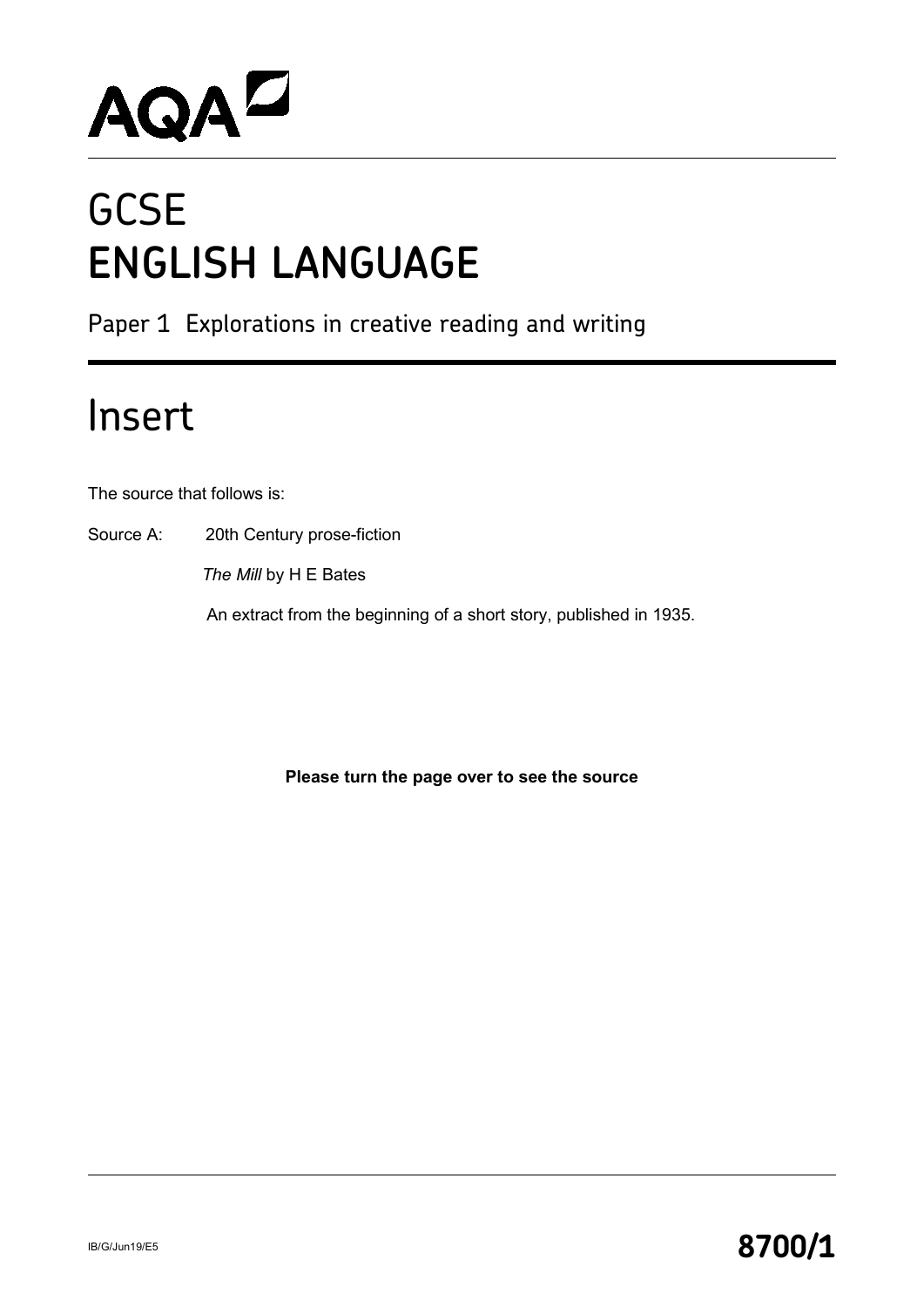#### **Source A**

This extract is from the beginning of a short story by H E Bates, set in the 1930s. Hartop and his wife own a van from which they sell produce to people in their local area, and their daughter, Alice, works with them.

This source cannot be reproduced due to third party copyright reasons.

#### **END OF SOURCE**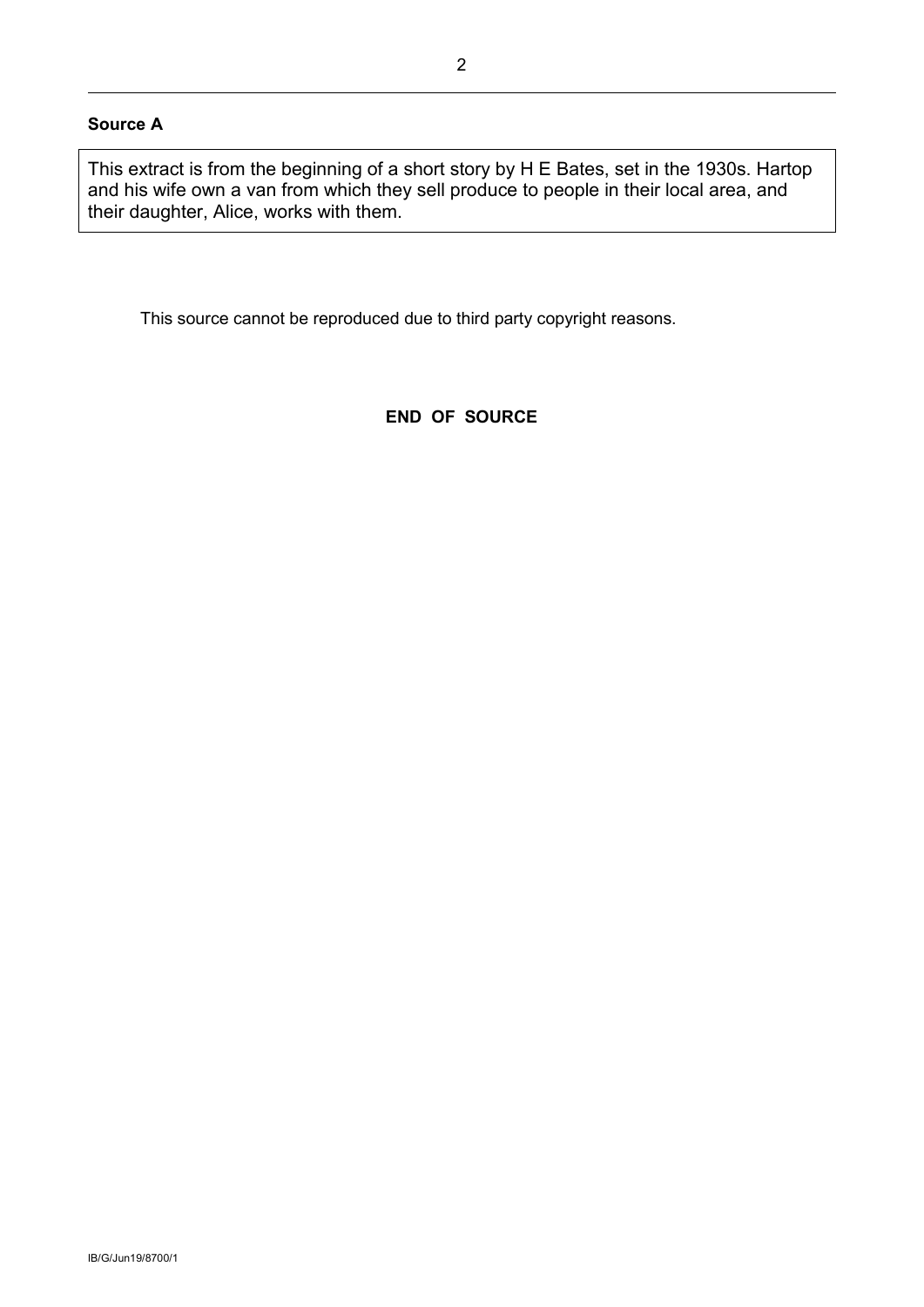**There are no source materials printed on this page.**